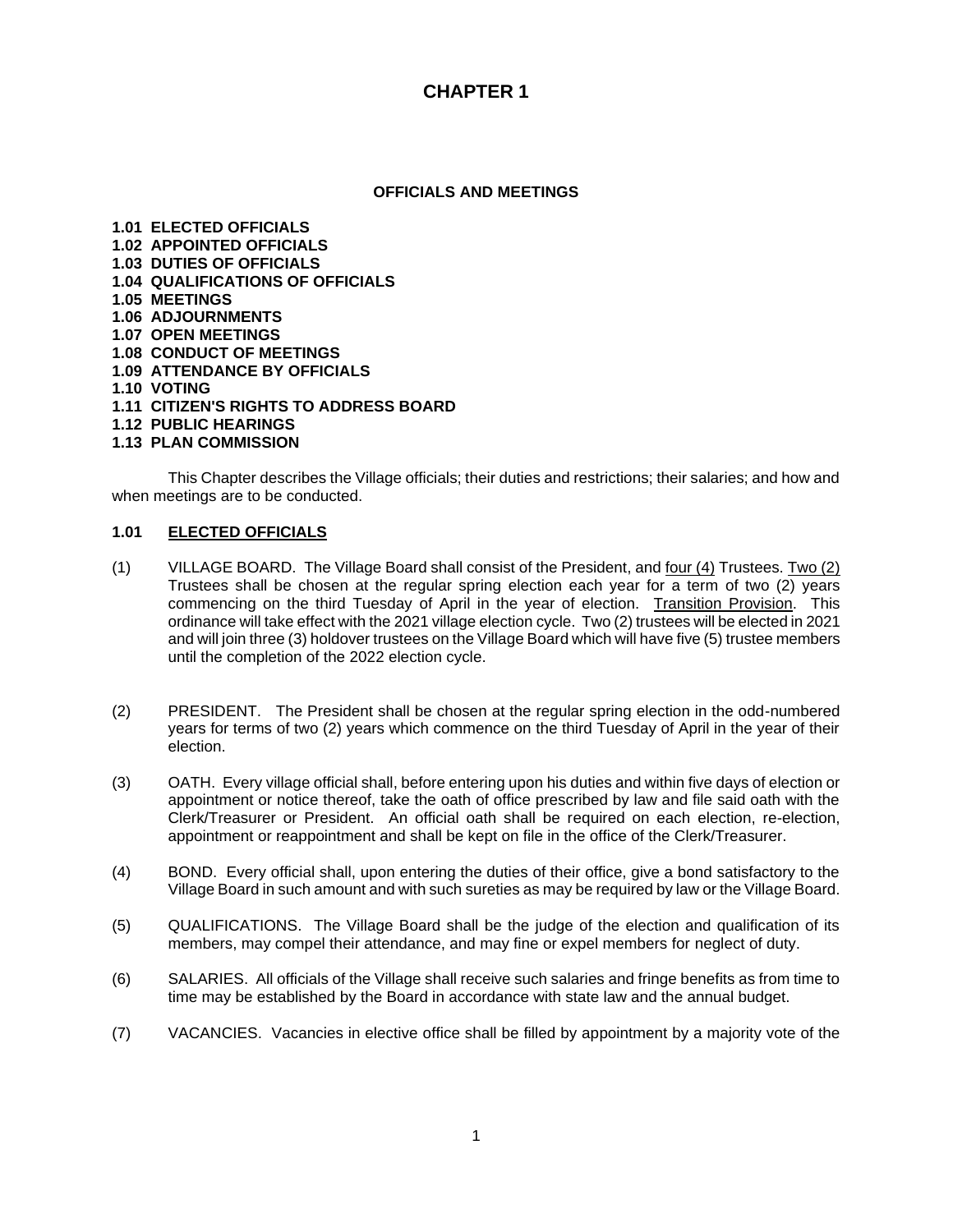Village Board for the remainder of the unexpired term.

(8) REMOVAL. Removal of elected officials from office for cause shall be upon a majority vote of the Village Board.

## **1.02 APPOINTED OFFICIALS**

(1) QUALIFIED OFFICIALS. Qualified officials shall be appointed by the Village President, subject to confirmation by a majority vote of the Board, at the first regular meeting of the Village Board in May of each year or such other time as needed to fill vacancies. The offices of Clerk and Treasurer are combined into the Clerk/Treasurer office.

Officials shall be appointed as follows:

#### OFFICIAL TERM OF OFFICE

| (A) | Assessor                                 | Indefinite |
|-----|------------------------------------------|------------|
| (B) | <b>Village Attorney</b>                  | Indefinite |
| (C) | Village Clerk/ Treasurer                 | Indefinite |
| (D) | Fire Chief/Emergency Government Director | Annual     |
| (E) | Utilities Chairman and Committee         | Annual     |
| (F) | Library Board                            | Annual     |
| (G) | Parks and Recreation Committee           | Annual     |
| (H) | <b>Health and Safety Committee</b>       | Annual     |
| (1) | <b>Street Commissioner and Committee</b> | Annual     |
| (J) | <b>Board of Review</b>                   | Annual     |
| (K) | <b>Election Officials</b>                | Annual     |
| (1) | Utility Clerk Treasurer                  | Indefinite |

- (2) REMOVAL. The removal of appointed officials shall be by a majority vote of the Village Board but, need not be for cause.
- (3) THE BOARD OF REVIEW. The Village of Rock Springs Board of Review shall consist of the Village President, Clerk/Treasurer, and two (2) Trustees appointed by the President. A minimum of at least one (1) member of the Board must have attended State approved training classes for Board of Review Members.
- (4) COMMITTEES. The committees of Utilities, Library, Parks and Recreation, Health and Safety, Streets, Buildings and Municipal, Finance and Personal shall consist of three (3) Trustees and such other citizens as the Board deems appropriate.

## **1.03 DUTIES OF OFFICIALS**

- (1) THE VILLAGE PRESIDENT. The Village President shall be the Presidency office of the Village and have the powers and duties prescribed by law, including Wis. Stat. ' 61.24, and such other duties as required by the Village Board. These duties include but are not limited to the following:
	- (A) Preside at all meetings of the Board and have a vote as Trustee.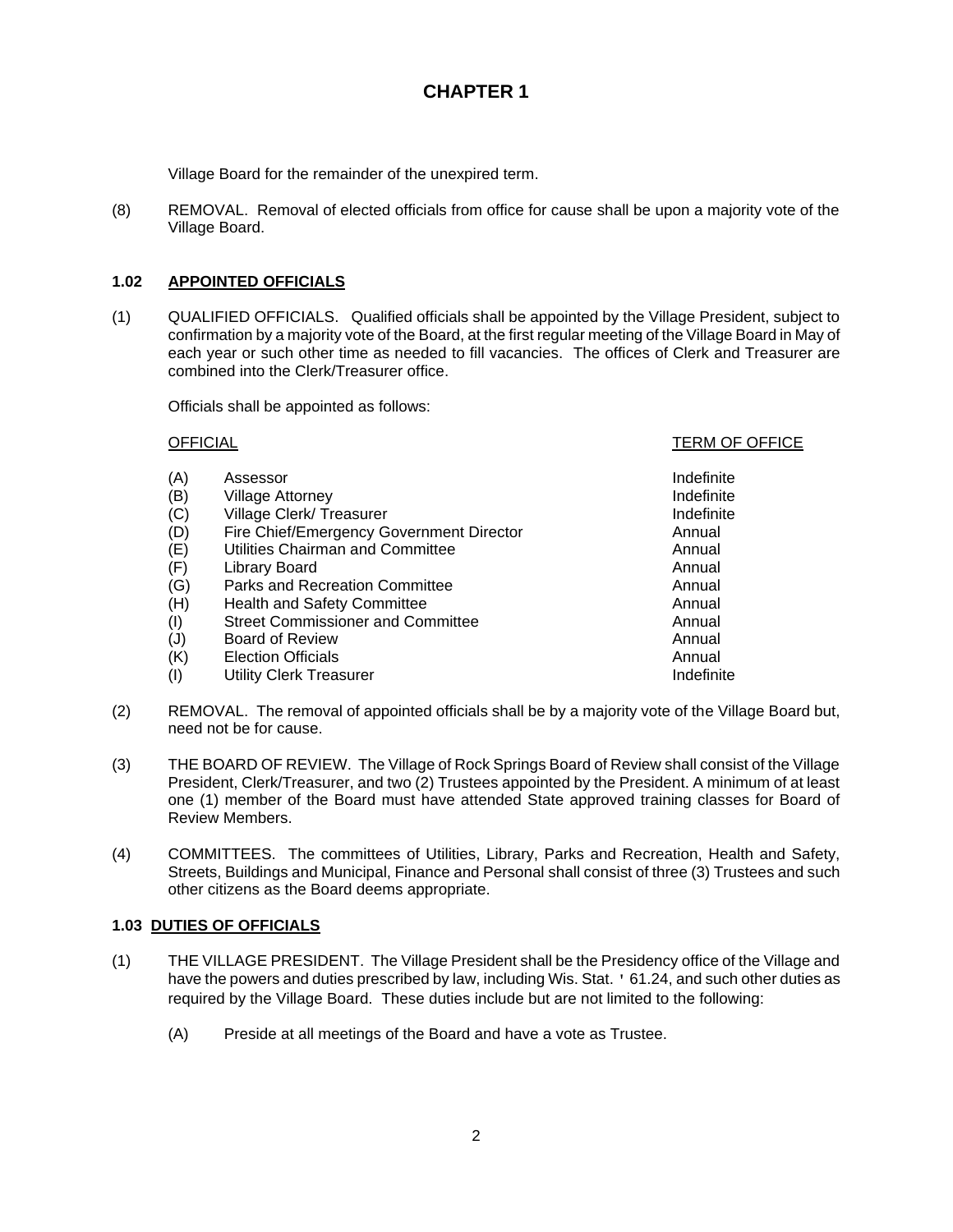- (B) Sign ordinances, rules, by-laws, regulations, commissions, licenses, permits and other documents as are adopted or authorized by the Board.
- (C) Maintain peace and good order and enforce ordinances.
- (D) Appoint qualified officials.
- (2) THE CLERK/TREASURER. The Clerk/Treasurer shall be a combined office which shall perform the duties prescribed by law, including Wis. Stat. '' 61.25 and 61.26, for Village Clerks and Treasurers,

shall be an ex officio member of the Water Utility and perform such other duties as required by the Village.

- (3) VILLAGE BOARD. These duties include but are not limited to the following:
	- (A) Perform duties prescribed by law relative to elections and notify elected and appointed officials.
	- (B) Attend board meetings, record and sign proceedings thereof.
	- (C) Maintain a minute book, ordinance book, and finance book.
	- (D) Countersign, publish and post every ordinance, by-law, or resolution as required by law.
	- (E) Be custodian of the corporate seal and other documents and to allow inspection and copying of Village documents as permitted by law
	- (F) Maintain and prepare a tax roll and notify county treasurer by March 15 of amounts to be disbursed by county treasurer.
	- (G) Receive, deposit in designated depository, and disburse Village funds as directed by the President or Village Board.
	- (H) Maintain a detailed account of all financial transactions and provide monthly (or more frequent as required by board) accountings to the Board.
	- (I) Serve as ex officio member of Water Utility.
	- (J) Prepare, post and distribute an agenda for all meetings.<br>(K) Execute and file an official bond.
	- Execute and file an official bond.
	- (L) Receive monies belonging to or accruing to the Village and deposit said funds in the public depository.
	- (M) Pay money only on the written order of the President and keep accounts of all transactions and render an accounting monthly to the Board of Trustees.
	- (N) Execute the bond required by Wis. Stat. ' 70.67 unless exempted therefrom.
- (4) APPOINTED OFFICIALS. Appointed officials shall perform the duties prescribed by law and such other duties as required by the Village Board.

### **1.04 QUALIFICATIONS OF VILLAGE ATTORNEY AND ASSESSOR**

- (1) THE VILLAGE ATTORNEY. The Village Attorney shall be duly licensed and admitted to practice in the courts of record in Wisconsin.
- (2) VILLAGE ASSESSOR. The Village Assessor shall be certified by the Wisconsin Department of Revenue under Wis. Stat. '73.09 as qualified to perform the functions of the office of assessor.

### **1.05 MEETINGS**

(1) REGULAR MEETINGS. Regular meetings of the Village Board shall be held at the Community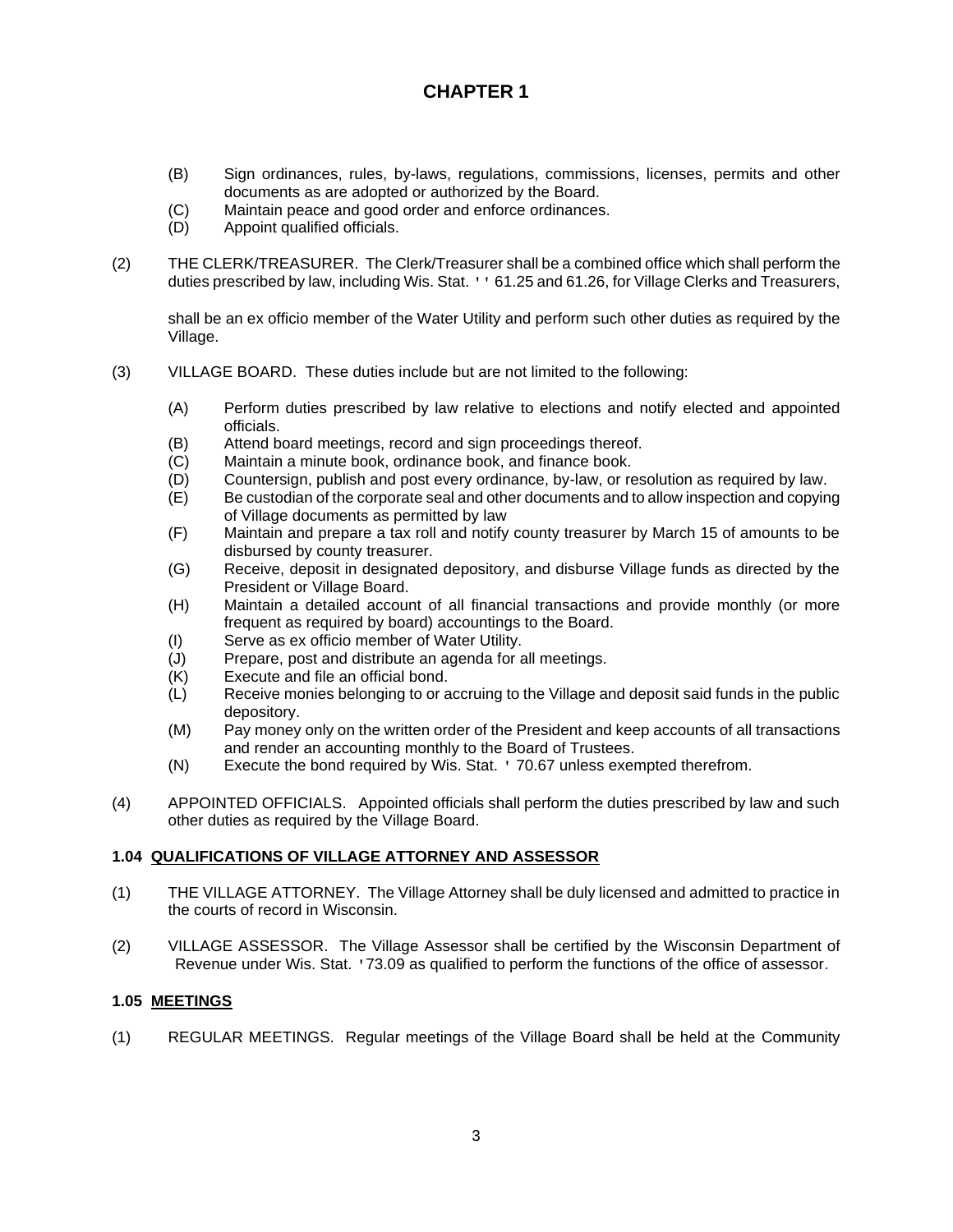Center on the third Monday of each month at 7:00 p.m., except when that day for holding the meeting shall be on a legal holiday, then the regular meeting shall be held on a date set by the Board.

(2) SPECIAL MEETINGS. Special Meetings of the Board may be called by the President, or in his absence the Acting President, at such time as he may appoint, by written notice of the purpose and time thereof to each member delivered to him personally or left at his usual place of abode, at least twenty four (24) hours before the meeting.

Upon petition of three (3) or more of the members of the Board, the President, or in his absence the acting President, shall call a special meeting of the Board.

In addition to all other notice requirements, the requirement of the open meeting law shall be complied with.

#### **1.06 ADJOURNMENTS**

Any regular or special meeting may be adjourned by a majority of the members present, but no adjournment shall be made to a time later than the next regular meeting.

#### **1.07 OPEN MEETINGS**

Except as provided in Wis. Stat. ' 19.85, all meetings of the Board or of any Village Board, Commission, Committee, or otherwise designated formally constituted subunit of Village government shall be open sessions as defined by Wis. Stat. ' 19.82. Pursuant to Wis. Stat. ' 19.84, notice of all meetings shall be given as to time, place and subject matter not less that twenty-four (24) hours prior to the commencement of such meetings unless for good cause such notice is impossible or impractical, in which case shorter notice may be given, but in no event less than two (2) hours in advance of the meeting. In addition, such notice shall be posted for a like period on the Village bulletin board. The subject matter of all closed sessions shall be announced by the President and a roll call vote taken on the motion to go into closed session so as to comply with the requirements of Wis. Stat. ' 19.85.

### **1.08 CONDUCT OF MEETINGS**

- (1) CALL TO ORDER. The President shall be the presiding officer and shall call the meeting to order at the appointed hour. In the absence of the President, the President will appoint another trustee to preside as acting President.
- (2) ROLL CALL. After the presiding officer calls the meeting to order, the Clerk shall call the role.
- (3) ORDER OF BUSINESS. At all meetings, the following order shall be observed in disposing of business before the Board unless otherwise provided in the furnished agenda:
	- (A) Call to order and certification of open meeting
	- (B) Roll call
	- (C) Approval of agenda
	- (D) Approval of previous meeting minutes
	- (E) Approval of monthly bills
	- (F) Committee Reports
	- Old business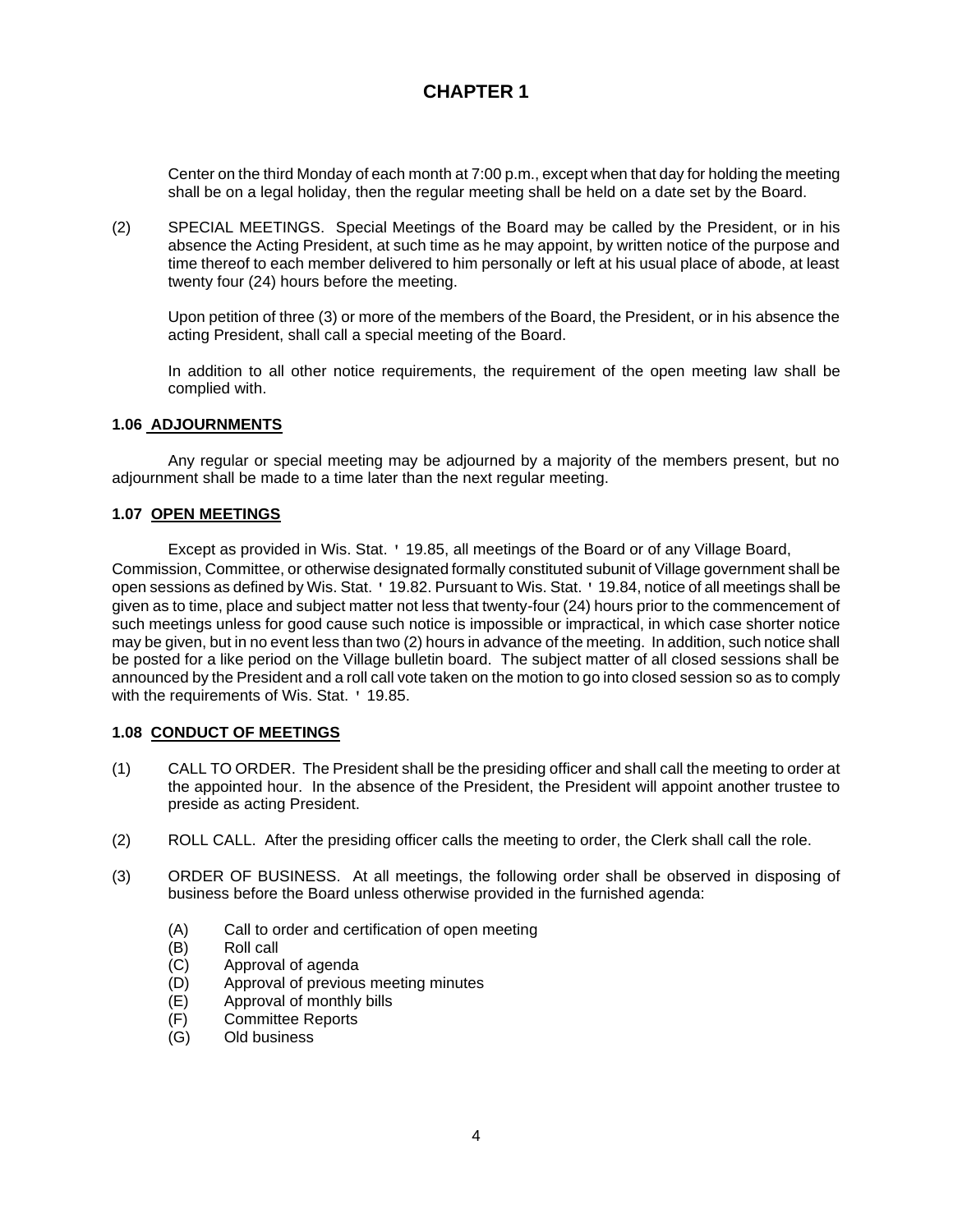- (H) New business
- (I) Public Comment
- (J) Adjournment
- (4) BUSINESS OUT OF ORDER. Upon a two-thirds vote, business may be taken out of order.
- (5) RULES OF ORDER. Unless otherwise provided herein, the conduct of business at the Board meetings or other subdivisions of the Village shall be in accord with Robert's Rules of Order, Revised.
- (6) DIVISION OF QUESTION. Any member of the Board may request and the presiding officer shall order a roll call vote on any motion, resolution or question presented.

## **1.09 ATTENDANCE BY OFFICIALS**

Village officials shall attend Board meetings when requested by the President or a member of the Board.

### **1.10 VOTING**

A majority of the members of the Board shall be a quorum. The President is a member for establishing a majority. A lesser number than a quorum may compel the attendance of absent members and may adjourn. A majority of all the members shall be necessary for a confirmation on all questions. In case of a tie, the President shall have a casting vote. When the President does vote in case of a tie, his vote shall be counted in determining whether a sufficient number of the Board has voted favorably or unfavorably on any measure.

### **1.11 CITIZEN'S RIGHTS TO ADDRESS BOARD**

Any Citizen shall have the right to speak on any item of business that is on the agenda for Board action if the speaker is recognized by the presiding officer. Speakers may be limited in length of address by majority vote of the Board; otherwise, the presiding officer shall determine the length of time that a citizen may speak on a question.

### **1.12 PUBLIC HEARINGS**

In conducting a public hearing, the Board shall allow all interested parties an opportunity to speak on the subject matter of the hearing. At the beginning of a public hearing, the presiding officer shall request all speakers to remain in the Board chambers until the conclusion of the public hearing so that each speaker will be available for questioning by the Board members. Public hearings shall be conducted by first allowing those citizens to speak who are against the question. Each side shall be given an opportunity to rebut new evidence presented by the opposing side.

### **1.13 VILLAGE PLAN COMMISSION**

The Village Plan Commission is created and shall have five (5) members as follows: The Village President who shall be its presiding officer;